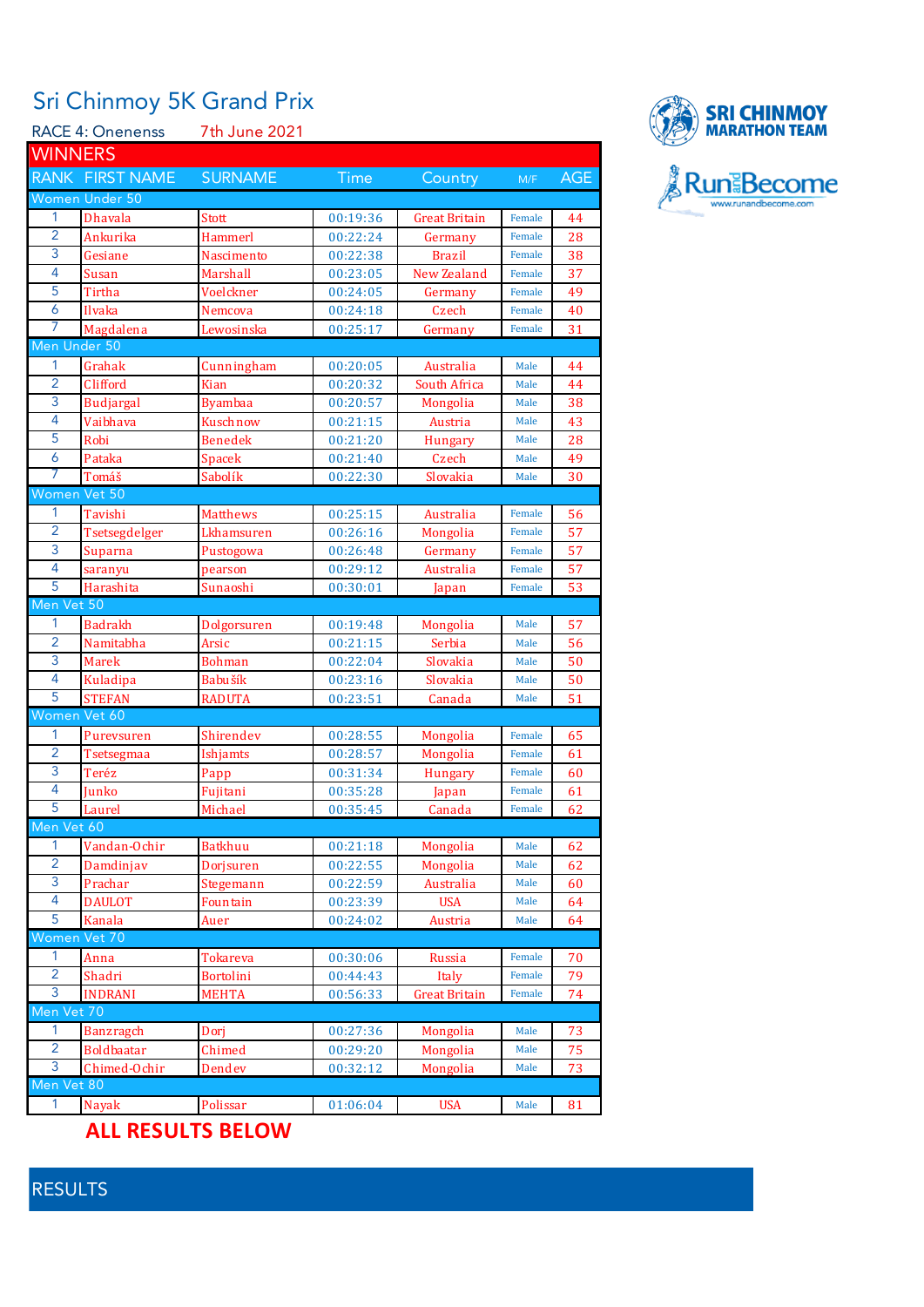RANK FIRST NAME SURNAME Time Country M/F AGE CATEGORY CAT. POS.

| 1              | <b>Dhavala</b>    | Stott           | 00:19:36 | <b>Great Britain</b> | Female | 44 | WU/50        | $\mathbf{1}$   |
|----------------|-------------------|-----------------|----------|----------------------|--------|----|--------------|----------------|
| 2              | <b>Badrakh</b>    | Dolgorsuren     | 00:19:48 | Mongolia             | Male   | 57 | <b>MV50</b>  | $\mathbf{1}$   |
| 3              | Grahak            | Cunningham      | 00:20:05 | Australia            | Male   | 44 | M U/50       | $\mathbf{1}$   |
| 4              | Clifford          | Kian            | 00:20:32 | South Africa         | Male   | 44 | M U/50       | $\overline{2}$ |
| 5              | <b>Budjargal</b>  | <b>Byambaa</b>  | 00:20:57 | Mongolia             | Male   | 38 | M U/50       | 3              |
| 6              | Vaibhava          | Kuschnow        | 00:21:15 | Austria              | Male   | 43 | M U/50       | $\overline{4}$ |
| $\overline{7}$ | Namitabha         | Arsic           | 00:21:15 | Serbia               | Male   | 56 | <b>MV50</b>  | $\overline{2}$ |
| 8              | Vandan-Ochir      | <b>Batkhuu</b>  | 00:21:18 | Mongolia             | Male   | 62 | <b>MV60</b>  | $\mathbf{1}$   |
| 9              | Robi              | <b>Benedek</b>  | 00:21:20 | <b>Hungary</b>       | Male   | 28 | M U/50       | 5              |
| 10             | Pataka            | Spacek          | 00:21:40 | Czech                | Male   | 49 | M U/50       | 6              |
| 11             | <b>Marek</b>      | Bohman          | 00:22:04 | Slovakia             | Male   | 50 | <b>MV50</b>  | 3              |
| 12             | Ankurika          | Hammerl         | 00:22:24 | Germany              | Female | 28 | W $U/50$     | $\overline{2}$ |
| 13             | Tomáš             | Sabolík         | 00:22:30 | Slovakia             | Male   | 30 | M U/50       | $\overline{7}$ |
| 14             | Gesiane           | Nascimento      | 00:22:38 | <b>Brazil</b>        | Female | 38 | WU/50        | 3              |
| 15             | Parichayaka       | Hammerl         | 00:22:39 | <b>USA</b>           | Male   | 43 | M U/50       | 8              |
| 16             | Damdinjav         | Dorjsuren       | 00:22:55 | Mongolia             | Male   | 62 | <b>MV60</b>  | $\overline{2}$ |
| 17             | Prachar           | Stegemann       | 00:22:59 | Australia            | Male   | 60 | <b>MV60</b>  | 3              |
| 18             | Vlada             | Lepic           | 00:23:03 | Czech                | Male   | 45 | M U/50       | 9              |
| 19             | Susan             | Marshall        | 00:23:05 | New Zealand          | Female | 37 | <b>WU/50</b> | 4              |
| 20             | Kuladipa          | Babušík         | 00:23:16 | Slovakia             | Male   | 50 | <b>MV50</b>  | $\overline{4}$ |
| 21             | <b>DAULOT</b>     | Fountain        | 00:23:39 | <b>USA</b>           | Male   | 64 | <b>MV60</b>  | $\overline{4}$ |
| 22             | Yatkara           | Aleksapolskyy   | 00:23:44 | Canada               | Male   | 45 | M U/50       | 10             |
| 23             | <b>STEFAN</b>     | <b>RADUTA</b>   | 00:23:51 | Canada               | Male   | 51 | <b>MV50</b>  | 5              |
|                |                   |                 |          |                      | Male   | 64 |              | $\overline{5}$ |
| 24             | Kanala            | Auer            | 00:24:02 | Austria              |        |    | <b>MV60</b>  | 5              |
| 25             | Tirtha            | Voelckner       | 00:24:05 | Germany              | Female | 49 | WU/50        |                |
| 26             | Ilvaka            | Nemcova         | 00:24:18 | Czech                | Female | 40 | WU/50        | 6              |
| 27             | Laurence          | Duffy           | 00:24:30 | <b>Great Britain</b> | Male   | 60 | <b>MV60</b>  | 6              |
| 28             | Sulabha           | Wishiewski      | 00:24:33 | Canada               | Male   | 61 | M V60        | $\overline{7}$ |
| 29             | dirghajivi        | <b>Bogar</b>    | 00:24:44 | Slovenia             | Male   | 59 | <b>MV50</b>  | 6              |
| 30             | Tavishi           | <b>Matthews</b> | 00:25:15 | Australia            | Female | 56 | <b>WV50</b>  | $\mathbf{1}$   |
| 31             | Magdalena         | Lewosinska      | 00:25:17 | Germany              | Female | 31 | WU/50        | 7              |
| 32             | Lorenzo           | Balsemin        | 00:25:25 | Italy                | Male   | 31 | M U/50       | 11             |
| 33             | <b>Roza</b>       | Kh              | 00:25:46 | Mongolia             | Male   | 59 | <b>MV50</b>  | 7 <sup>1</sup> |
| 34             | <b>Batsukh</b>    | Sharav          | 00:25:51 | Mongolia             | Male   | 68 | <b>MV60</b>  | 8              |
| 35             | Altantsag         | Baatar          | 00:26:00 | Mongolia             | Male   | 63 | <b>MV60</b>  | 9              |
| 36             | Danica            | Cernakova       | 00:26:13 | Slovakia             | Female | 45 | WU/50        | 8              |
| 37             | Tsetsegdelger     | Lkhamsuren      | 00:26:16 | Mongolia             | Female | 57 | <b>WV50</b>  | $\overline{2}$ |
| 38             | <b>Suparna</b>    | Pustogowa       | 00:26:48 | Germany              | Female | 57 | <b>WV50</b>  | 3              |
| 39             | Nicola            | <b>Barato</b>   | 00:27:05 | Italy                | Male   | 58 | <b>MV50</b>  | 8              |
| 40             | Samviraja         | Gori            | 00:27:07 | Italy                | Female | 48 | WU/50        | 9              |
| 41             | <b>Banzragch</b>  | Dori            | 00:27:36 | Mongolia             | Male   | 73 | <b>MV70</b>  | $\mathbf{1}$   |
| 42             | Hana              | Lepicova        | 00:27:40 | Czech                | Female | 47 | WU/50        | 10             |
| 43             | Andrew            | Cotton          | 00:27:57 | <b>Great Britain</b> | Male   | 52 | <b>MV50</b>  | 9              |
| 44             | Marlen            | <b>Bernhard</b> | 00:28:25 | Germany              | Female | 34 | WU/50        | 11             |
| 45             | Eva               | Paradise        | 00:28:39 | Czech                | Female | 36 | WU/50        | 12             |
| 46             | Purevsuren        | Shirendev       | 00:28:55 | Mongolia             | Female | 65 | <b>WV60</b>  | $\mathbf{1}$   |
| 47             | <b>Tsetsegmaa</b> | Ishjamts        | 00:28:57 | Mongolia             | Female | 61 | <b>WV60</b>  | $\overline{2}$ |
| 48             | saranyu           | pearson         | 00:29:12 | Australia            | Female | 57 | <b>WV50</b>  | $\overline{4}$ |
| 49             | Andrej            | Sonc            | 00:29:15 | Slovenia             | Male   | 47 | M U/50       | 12             |
| 50             | <b>Boldbaatar</b> | Chimed          | 00:29:20 | Mongolia             | Male   | 75 | <b>MV70</b>  | $\overline{2}$ |
| 51             | Dejan             | Despotovic      | 00:29:31 | Serbia               | Male   | 45 | M U/50       | 13             |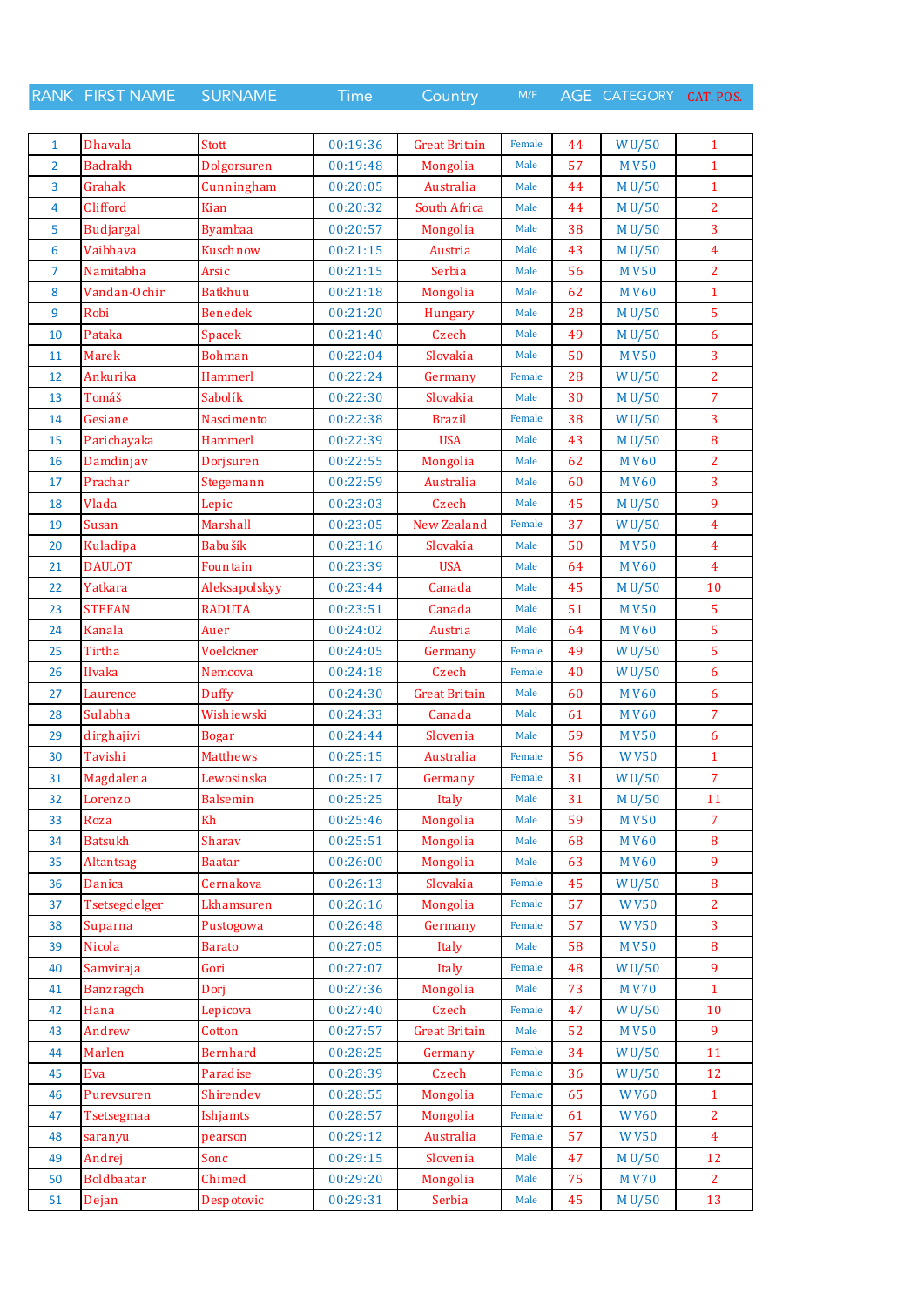| 52       | David               | Smith                | 00:29:56             | <b>Great Britain</b> | Male   | 52       | <b>MV50</b>                 | 10                  |
|----------|---------------------|----------------------|----------------------|----------------------|--------|----------|-----------------------------|---------------------|
| 53       | Harashita           | Sunaoshi             | 00:30:01             | Japan                | Female | 53       | <b>WV50</b>                 | $\overline{5}$      |
| 54       | Anna                | Tokareva             | 00:30:06             | Russia               | Female | 70       | <b>WV70</b>                 | $\mathbf{1}$        |
| 55       | Penny               | Nam                  | 00:30:16             | South Africa         | Female | 44       | <b>WU/50</b>                | 13                  |
| 56       | <b>Mariana</b>      | Mosquera             | 00:30:19             | Argentina            | Female | 54       | <b>WV50</b>                 | 6                   |
| 57       | <b>Adrian Tarit</b> | Stott                | 00:30:20             | <b>Great Britain</b> | Male   | 66       | <b>MV60</b>                 | 10                  |
| 58       | Oana andreea        | berheciu             | 00:30:50             | Italy                | Female | 27       | W <sub>U</sub> /50          | 14                  |
| 59       | <b>Brahmata</b>     | Michael              | 00:31:11             | Canada               | Female | 33       | WU/50                       | 15                  |
| 60       | Sharon              | <b>Terry</b>         | 00:31:15             | <b>Great Britain</b> | Female | 55       | <b>WV50</b>                 | $\overline{7}$      |
| 61       | Matthew             | <b>Davison</b>       | 00:31:22             | <b>Great Britain</b> | Male   | 50       | <b>MV50</b>                 | 11                  |
| 62       | Andrej              | Veble                | 00:31:23             | Slovenia             | Male   | 64       | <b>MV60</b>                 | 11                  |
| 63       | Nurari              | Merry                | 00:31:25             | <b>Great Britain</b> | Female | 50       | <b>WV50</b>                 | $\bf{8}$            |
| 64       | Teréz               | Papp                 | 00:31:34             | Hungary              | Female | 60       | <b>WV60</b>                 | $\overline{3}$      |
| 65       | István              | <b>Csendes</b>       | 00:31:49             | Hungary              | Male   | 61       | <b>MV60</b>                 | 12                  |
| 66       | Chimed-Ochir        | Dendev               | 00:32:12             | Mongolia             | Male   | 73       | <b>MV70</b>                 | $\overline{3}$      |
| 67       | <b>Batzaya</b>      | Purev                | 00:32:12             | Mongolia             | Female | 41       | WU/50                       | 16                  |
| 68       | <b>Shree</b>        | Chirkoot             | 00:32:41             | South Africa         | Male   | 55       | <b>MV50</b>                 | 12                  |
| 69       | Deemanta            | <b>Benedek</b>       | 00:32:44             | <b>Hungary</b>       | Female | 52       | <b>WV50</b>                 | 9                   |
| 70       | Oyungerel           | Seded                | 00:33:28             | Mongolia             | Female | 52       | <b>WV50</b>                 | 10                  |
| 71       | <b>Eszter</b>       | Koncz                | 00:33:31             | Hungary              | Female | 34       | WU/50                       | 17                  |
| 72       | Manini              | <b>Nguyen</b>        | 00:33:48             | <b>USA</b>           | Female | 44       | WU/50                       | 18                  |
| 73       | Anna                | Khimchinskaia        | 00:34:10             | Russia               | Female | 43       | WU/50                       | 19                  |
| 74       | Mahakulina          | <b>Obersnel</b>      | 00:34:43             | Slovenia             | Male   | 50       | <b>MV50</b>                 | 13                  |
| 75       | <b>Bolormaa</b>     | Munkhdorj            | 00:34:50             | Mongolia             | Female | 39       | WU/50                       | 20                  |
| 76       | Varenya             | Gagova               | 00:34:54             | <b>Bulgaria</b>      | Female | 40       | W <sub>U</sub> /50          | 21                  |
| 77       | Kristina            | Kolompar             | 00:35:12             | Serbia               | Female | 43       | WU/50                       | 22                  |
| 78       | Junko               | Fujitani             | 00:35:28             | Japan                | Female | 61       | <b>WV60</b>                 | $\overline{4}$      |
| 79       | Laurel              | Michael              | 00:35:45             | Canada               | Female | 62       | <b>WV60</b>                 | $\overline{5}$      |
| 80       | Vasudha             | Deming               | 00:35:50             | <b>USA</b>           | Female | 55       | <b>WV50</b>                 | 11                  |
| 81       | <b>Bikash</b>       | Frost                | 00:35:57             | Germany              | Male   | 63       | <b>MV60</b>                 | 13                  |
| 82       | Gan-Erdene          | Ganbat               | 00:36:00             | Mongolia             | Female | 35       | WU/50                       | 23                  |
| 83       | Purupriya           | <b>Dolinar</b>       | 00:36:30             | Slovenia             | Female | 37       | WU/50                       | 24                  |
| 84       | Raktima             | Takács               | 00:37:24             | <b>Hungary</b>       | Female | 53       | <b>WV50</b>                 | 12                  |
| 85       | Sahatvam            | Selbach              | 00:37:38             | Germany              | Male   | 66       | <b>MV60</b>                 | 14                  |
| 86       | Tuvijata            | Puskas               | 00:38:05             | Hungary              | Male   | 48       | M U/50                      | 14                  |
| 87       | Roger               | <b>Rogge</b>         | 00:39:00             | Germany              | Male   | 36       | M U/50                      | 15                  |
| 88       | Manfred             | Quester              | 00:39:00             | Germany              | Male   | 65       | <b>MV60</b>                 | 15                  |
| 89       | Pushparani          | Piner                | 00:39:00             | Canada               | Female | 49       | W <sub>U</sub> /50          | 25                  |
| 90       | Niharika            | Nuuja                | 00:39:27             | Finland              | Female | 66       | <b>WV60</b>                 | 6                   |
| 91       | Jane                | Schenker             | 00:39:47             | Germany              | Female | 62       | <b>WV60</b>                 | $\overline{7}$      |
| 92       | Odgiiv              | Jadambaa             | 00:40:34             | Mongolia             | Male   | 71       | <b>MV70</b>                 | $\overline{4}$      |
| 93       | <b>Tsogoo</b>       | <b>Balbar</b>        | 00:42:35             | Mongolia             | Male   | 58       | <b>MV50</b>                 | 14                  |
| 94       | Maria               | <b>Xavier</b>        | 00:42:37             | <b>USA</b>           | Female | 58       | <b>WV50</b>                 | 13                  |
|          |                     |                      |                      |                      | Female |          |                             |                     |
| 95<br>96 | Otgonbayar<br>Tamir | Badarch<br>Bat-Ulzii | 00:43:36<br>00:44:09 | Mongolia             | Female | 33<br>33 | W <sub>U</sub> /50<br>WU/50 | 26<br>27            |
|          |                     |                      |                      | Mongolia             | Female | 79       |                             |                     |
| 97       | Shadri              | Bortolini            | 00:44:43             | Italy<br><b>USA</b>  | Female | 60       | <b>WV70</b>                 | $\overline{2}$<br>8 |
| 98<br>99 | Sharani             | Robins<br>Isherwood  | 00:44:58<br>00:45:28 | <b>Great Britain</b> | Male   | 68       | <b>WV60</b><br><b>MV60</b>  | 16                  |
|          | Ian                 |                      |                      |                      | Female |          |                             | 9                   |
| 100      | Tungalag            | Seri                 | 00:46:00             | Mongolia             |        | 63       | <b>WV60</b>                 |                     |
| 101      | Pradipana           | Loser-Frost          | 00:46:14             | Germany              | Female | 62       | <b>WV60</b>                 | 10                  |
| 102      | Padamanandana       | Marek                | 00:46:51             | Australia            | Male   | 67       | <b>MV60</b>                 | 17                  |
| 103      | adhiratha           | keefe                | 00:47:09             | <b>USA</b>           | Male   | 74       | <b>MV70</b>                 | 5                   |
| 104      | Vasanti             | Niemz                | 00:47:19             | Germany              | Female | 64       | <b>WV60</b>                 | 11                  |